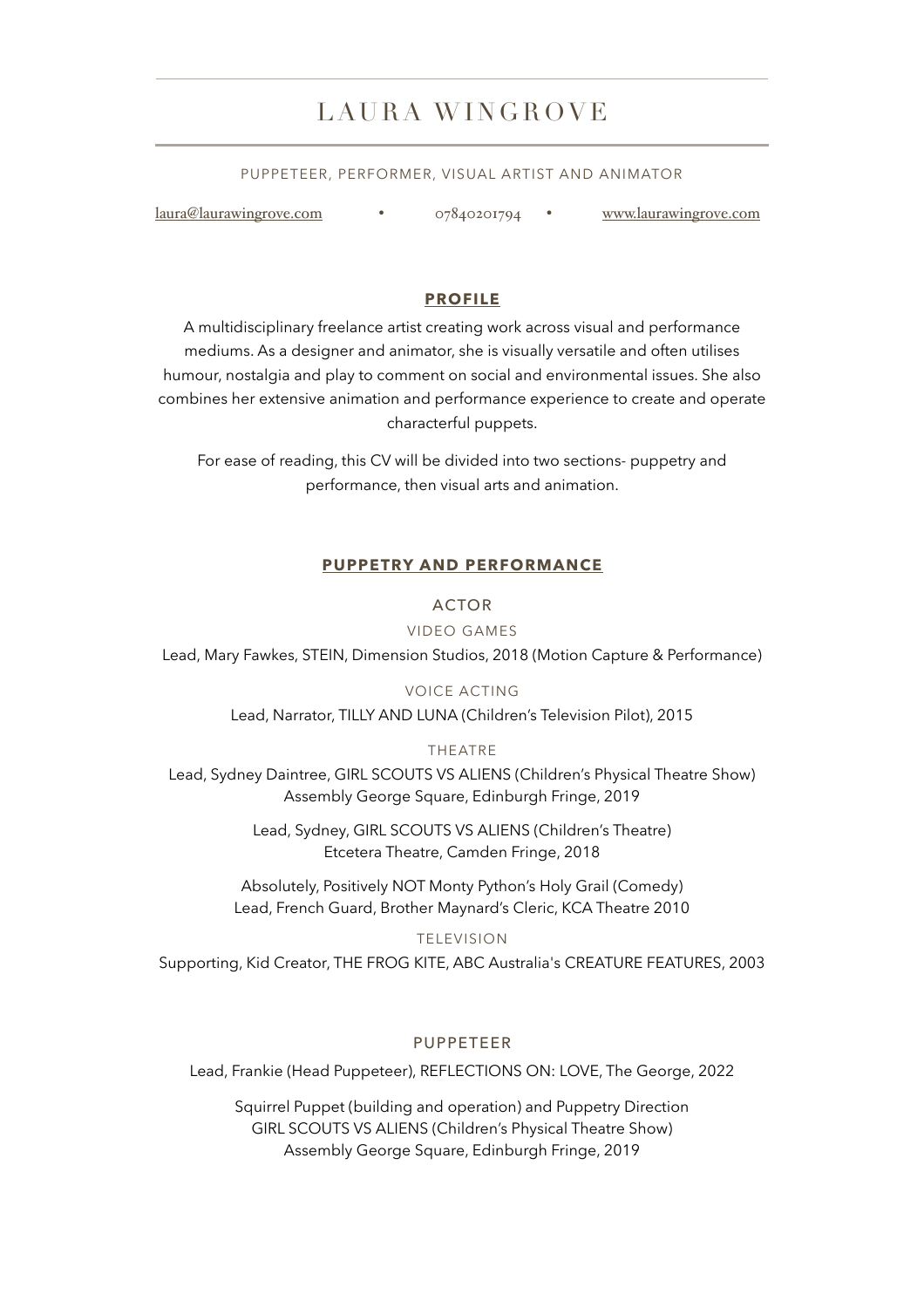### EDUCATION

Foundation Acting Course, Mountview Drama School London, 2020-21

Bachelor of Arts in Animation contained puppetry and stop-motion components

Currently studying Aerial Hoop / Circus Skills at Forgotten Circus School, 2019-

Present Marion Street Theatre for Young People, Ensemble Member 2002-04

Ku-Ring-Gai School for Creative and Performing Arts, Theatre and Puppetry Major (A-Level A\* Equivalent), '05-10

Member of selective KCA Theatre Society, '05-10

ImproAustralia TheatreSports Team State Semi-Finalist, 2010

State Drama Ensemble, NSW Performance Member 2005

#### **OTHER EXPERIENCE**

As part of my work as an animator with Your World, I initiated a Green Team within the company in 2019, to push for more environmentally sustainable office supplies and events. I'm proud to say that I was offered a part-time paid research position in early 2022, investigating and researching ways in which the company can do even more, even aiming for full decarbonisation and net-zero.

### **VISUAL ARTS AND ANIMATION**

#### EXPERIENCE

### CREATION OF 'MEMPHIS DREAMS' BODY OF WORK — 2021

A body of work that spans large-scale painted canvases and printed digital artworks, abstracting themes of nostalgia and the subconscious. To be exhibited in 2022, and can be viewed here- [www.laurawingrove.com/memphis-dreams](http://www.laurawingrove.com/memphis-dreams)

PART-TIME HEAD OF DESIGN FOR RETROSWEAT - 2021- PRESENT I also work part-time for Retrosweat, an Australian theatrical exercise company. Responsible for creating all visual and animated content, digitally animating over filmed elements, creating nostalgic graphics and hand-drawn animated elements.

#### FREELANCE ANIMATOR AND ILLUSTRATOR — 2015-PRESENT

Creating animated and illustrative work, both for clients and as personal pieces. Working across digital animation, stop motion and hand-drawn traditional animation. Clients include Retrosweat, The Strong Humans Club, Koala, playwright Heathcote Williams, Millennials: A New Musical, sexual health organisation SHAGMag, housing support charity Spectrum Centre in Camden and drag queen Aubrey Wodonga.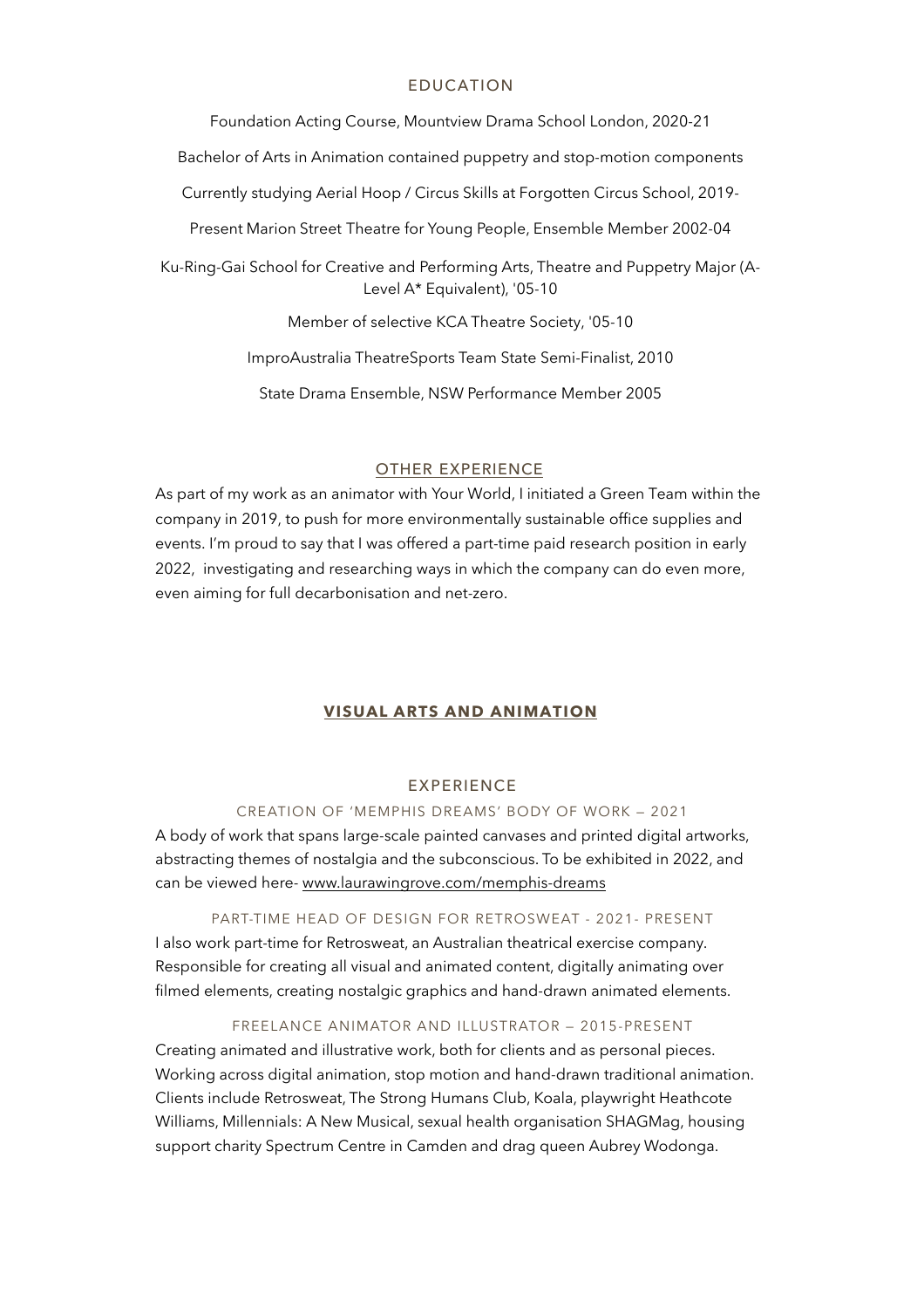# ART AND DESIGN ETSY STORE - 2016- PRESENT

In addition to working as a freelance artist, I've also sold over 700 pieces via Etsy, as eco-friendly prints and recycled, ethical products. This entrepreneurial spirit, with a focus on ethics, carries over into all aspects of my work.

# IN HOUSE ANIMATOR AND ILLUSTRATOR, YOUR WORLD — 2016- 2022 Part-time animator and illustrator for Your World Healthcare. Animation, direction, writing, storyboarding, illustration of online adverts, creating online animated content, illustrating cards, designing invitations and desktop calendars. I also work as their Eco and Ethical Researcher (more information in the 'Other Experience' section below)

### COLOUR DESIGNER, TITLE DESIGNER AND ANIMATOR, 'MOUNTAIN" MUSIC VIDEO FOR BAND MAMA JERK — 2020

Collaborated with animator and director Harrison Fleming to design colour palettes and animated opening titles for Mama Jerk and the Lady Fingers' music video 'Mountain'. The music video was independently created and financed, but competed with large-scale productions at London International Animation Festival and the British Animation Awards.

ANIMATION TUTOR. UTS GALUWA INDIGENOUS DESIGN EXPERIENCE — 2015

Assisted with 2D and stop-motion animation workshops and acted as a mentor to students interested in future creative work.

7MM PROJECT, CENTRAL PARK, SYDNEY — 2015

Along with two other UTS students, pitched ideas and collaborated with light artist Bruce Ramus. Production and background design.

## EDUCATION

BACHELOR OF DESIGN (FIRST) IN ANIMATION AND ILLUSTRATION, UTS- 2015 Graduated from the University of Technology, Sydney in 2015. Studied drawing anatomy, storyboarding, design, world building, art theory, observational drawing and character animation, as well as technical animation programs and methods.

> ATTENDED PIXAR'S 3 DAY ANIMATION & STORY MASTERCLASS, TAUGHT BY MATTHEW LUHN AND ANDREW GORDON (2013)

## EXHIBITIONS AND AWARDS

Memphis Dreams, Body of Work Exhibition, TBC 2022

London Transport Museum Exhibition, Power Play Politics, 2018

ArtExpress2011 at the Art Gallery of New South Wales, Goulburn Regional Art Gallery, and Western Plains Cultural Centre, Australia, 2011

Customs House "Youth Up Late" Summer 2013. Autumn 2013

Chippendale Beams Festival 2013 and 2014

"7mm Project". Sydney's Central Park. 2015

Murtle Chickpea's Travelling Zine Museum. New Zealand. 2016

Taurunga Art Gallery Zine Fest, New Zealand, 2016